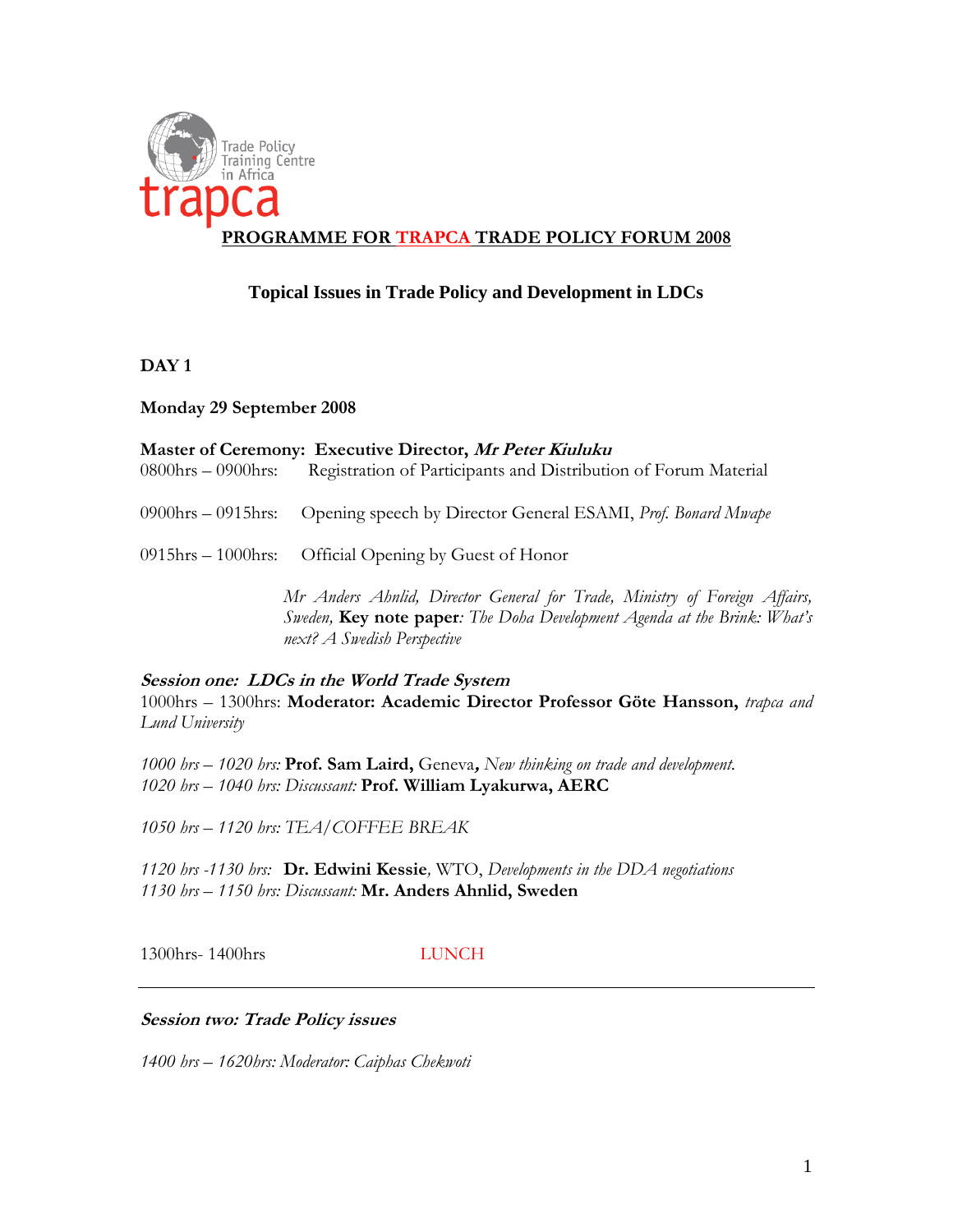*1400 hrs – 1420 hrs:* **Mr. Kofi Addo***,* Geneva*, African Countries Participation in the WTO Dispute Settlement Mechanism: Implications and Way Forward. 1420 hrs – 1440 hrs: Discussant:* **Dr. Kindiki Kithure**

*1450 hrs – 1510hrs:* **Dr. Jacques Degbelo***,* WTO*; Trade Policies in Africa: Lessons Learnt 1510 hrs – 1530hrs: Discussant:* **Mr. James Musonda, COMESA**

*1540 hrs – 1600hrs:* **Dr Medicine Masiiwa***,* University of Zimbabwe and Director of Africa Institute for Policy Analysis and Development (AIPAD), *Harare: Economic Partnership Agreements and FDI in Africa: The Case of Horticulture in Kenya, Zimbabwe and Zambia 1600 hrs – 1620hrs: Discussant:* **Dr. Wumi Kolayiwola, Ibadan**

1700 Cocktail

### **DAY 2 Tuesday 30 September 2008**

#### *Moderator:* **Executive Director Mr Peter Kiuluku***, trapca*

*0900 hrs – 0920 hrs:* **Prof. William Lyakurwa***,* Executive Director, AERC, Nairobi, Kenya *Aid for Trade*

*0920 hrs – 0940hrs: Discussant:* **Prof. Kerfalla Yansane, Conakry**

*0950 hrs – 1010 hrs*: **Dr. Charles A. Okello,** Gulu University, Uganda*: Impacts of East Africa Community Customs Union on Uganda Economy: A Computable General Equilibrium (CGE) Analysis.* 

*1010 hrs – 1030hrs: Discussant:* **Dr. Jacques Debelo, WTO**

*1040 hrs – 1100 hrs:* **Dr. John Mutenyo***,* Makerere University*, Uganda, Does FDI crowd out domestic private investment in Africa? 1100 hrs – 1120hrs: Discussant:* **Dr. Ernest Molua, Buea**

1130hrs – 1150hrs **TEA BREAK**

#### **Session three***:* **Firm response and competitiveness.**

*Moderator: Deputy Academic Director,* **Associate Professor Joakim Gullstrand***, trapca, Lund University*

*1150hrs – 1210 hrs***: Dr. Ernest Molua***,* University of Buea, Cameroun, *Assessment of Trade Liberalisation and Facilitation in Cameroon's Agricultural Sector: Competitiveness and Welfare Impact on the Coffee Sector.*

*1210 hrs – 1230hrs: Discussant:* **Dr. Adam Mugume, BoU**